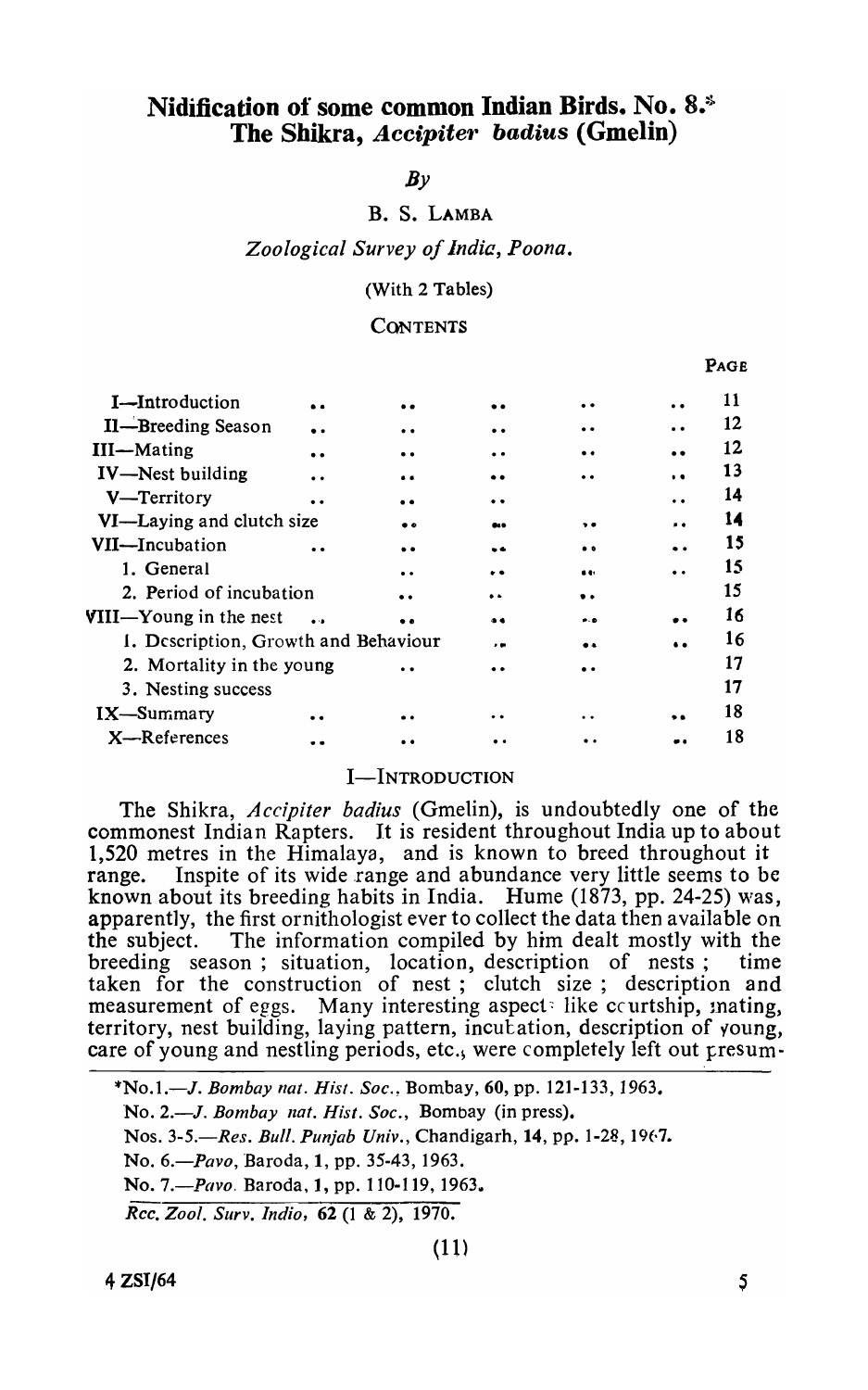ably because not much was then known about them. Most of these aspects were omitted not only in his later (Hume, 1890, pp. 119-120), comprehensive collation, but also in Baker's  $(1935, pp. 103-105)$  comparatively recent and more elaborate compilation. Although many ornithologists and naturalists (Anderson, 1871, 1875, 1876; Marshal, 1877; Jeraon, 1877; Cripps, 1878; Davidson and Wenden, 1878; Doig, 1879 ; Vidal, 1880 ; Davidson, 1882 ; Swinhoe and Barnes, 1885 ; Barnes, 1885, 1886, 1~88; Beavan, 1886; Munn, 1894; Jesse, 1896; 1903; Inglis, 1903; Whistler, 1910, 1916, 1922, 1928; Currie, 1916; Donald) 1920; Field, 1922; Baker, 1928 ; Dewar, 1928, 1929 ; WIllIams, 1929; Baker and Inglis, 1930; Phillips, 1933; Biddulph, 1937; Ali, 1946 ; Aitken, 1947 ; Lowther, 1948, 1949 ; Betts, 1953 ; Hutson, 1954 to mention a few) have, from time to time augmented our knowledge on the subject, yet large lacunae exist in our knowledge of the breeding habits of this bird.

# II-BREEDING SEASON

The Shikra has been recorded to breed from January to June in Kerala. January to April (Ali, 1953, p. 316), March to June (Ferguson, 1904, p. 671), March to April in the rest of South India (Baker and Inglis, 1930, p. 265; Biddulph, 1937, p. 406; Betts, 1953, p. 250), March to August in Ceylon (Henry, 1955, p. 227; Legge, 1880, p. 25; Waite, 1925, p. 283), March to May in Western India and Deccan (Barnes, 1888, p. 287; Davidson and Wenden, 1878, p. 73; Vidal, 1880, p. 30), March to May in Eastern India and Burma (Cripps, 1878, p. 343; Inglis, 1903, p. 559; Munn, 1894, p. 62; Oates, 1883, p. 179; Smythies, 1940, p. 349), April to May in Uttar Pradesh and Rajasthan (Anderson, 1871, p. 682; Barnes, 1886, p. 39; Jesse, 1903, p. 77; Ried, 1881, p. 6), and April to July in Delhi and Punjab (Currie, 1916, p. 572 ; Donald, 1920, p. 136; Field, 1922, p. 766; Whistler, 1910, p. 704; Huston, 1954, p. 141).

At Hoshiarpur (Punjab), where this study was first undertaken in 1951, nests of this species with eggs and young were located during April to June in the years 1951 and 1952; around Poona (Maharashtra) breeding activity was noticed in April and May 1954 and at Vellore (North Arcot, Madras) a few nests were kept under observation in March and April, 1956.

# III-MATING

With the approach of breeding season the Shikra, normally a quiet bird, becomes very noisy. Its two-note call can be very frequently heard throughout the day, particularly in the calm of the mornings. The sexes are apparently attructed to each others' calls resulting in pair<br>formation. The paired birds appear to indulge often in a rather peculiar The paired birds appear to indulge often in a rather peculiar nuptial flight in which the wings are held well above the level of the back, slightly bent and the beats are low and leisurely. The courtship seems to consist chiefly of these nuptial flights and general chasing of each cther (mostly male chasing the female) through and around tree tops. The male may sometimes bring in a tidbit like a lizard or a small bird to share with his mate. The copulation is a noisy affair and invariably takes place on branches of trees. The male utters his mating call a number of times in quick succession. The female answers  $\tilde{t}$ , The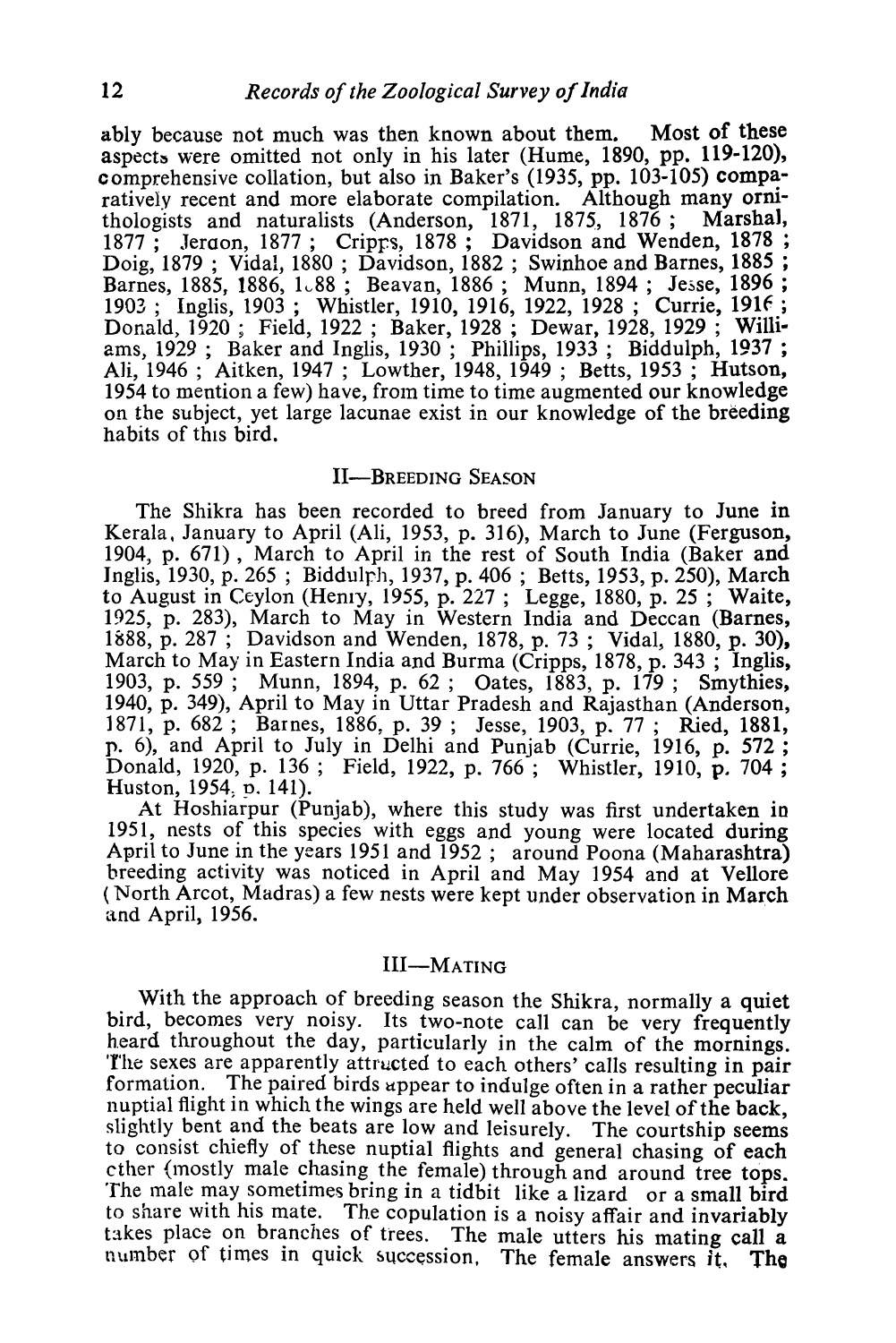male then flies up to or advances towards her. On his approach she crouches low, spreads her wings and lowers her head often uttering her mating call. The male mounts her in this position, balancing himself chiefly by flapping his wings, keeps on uttering his mating call intermittently throughout the act. The copulation is most frequent when the nest is under construction and may, during the peak of building activity, take place as frequently as three times in four hours.

### IV-NEST BUILDING

After pairing off the birds devote their attention to the task of selecting a suitable site for their nest. The Shikras are apparently very selective about the breeding locality as well as the nesting site. "This little Hawk eschews extremes and never breeds in evergreen humid forests or, on the other hand, in actual deserts or the driest areas such as occur in Rajputana and elsewhere. It frequents for preference well-wooded country, both cultivated and waste land and it ascends the hills in suitable places upto about 5,000 ft. or rather higher" (Baker, 1935, p. 103). A well screened, three—or more pronged fork in a shady tree of a considerable size gets the first preference as the site select. Such a site is invariably provided by the sideways and upwards radiating branches of the parasitic shrub *(Loranthus* spp.) which often grows on sizeable trees. Such sites have often been recorded by the previous workers (Anderson, 1875, p. 19 ; Field, 1922, p. 766 ; Inglis, 1903, p. 559) also. In the absence of such a coveted fork, any well-concealed fork near the top or on the outside of a large shady tree growing solitary or in a grove, in a garden, on the outskirts of villages or in open deciduous forest is made use of. Exposed forks and forks offered by palm leaf bases are also occasionally occupied in the absence of something better. With such a flexible range of requirement, obviously the birds do not experience much difficulty in securing an appropriate nesting site. After having selected the site they do not exhibit much hurry or anxiety towards starting the construction of the nest. They usually hang around for a few days indulging in their conspicuous and noisy love-making thereby announcing their intentions to all and sundry. Even when they decide to go ahead with the construction they do not exhibit much enthusiasm or industry. Both partners collect the nesting materials in their own leisurely fashion, managing between themselves a few twigs a day. Normally dry twigs are wrenched off dead trees or branches with the beak. If the dry ones are not easily available the green ones are broken off. During trans· portation to the nest the bigger or the heavier twigs are transfered to the talons where as the smaller ones are carried in the beak itself. The female appears comparatively more concerned about the progress of nest construction. She not only makes greater number of material collecting trips but also. does the major part qf construction work. The male normally passes on his contribution of twigs to the female if she happens to be at work in the nest. In her absence he may try his hand (rather beak and breast) at the construction. The female, the chief architect, shows great hesitation while fixing a twig, often changing its position a number of times. There are long intervals of rest, love-making and food hunting in between the spurts of building activity. In the beginning the twigs are deposited in the fork in a haphazard manner. When the pile is about 7-10 cm. high the female starts applying her breast to shape the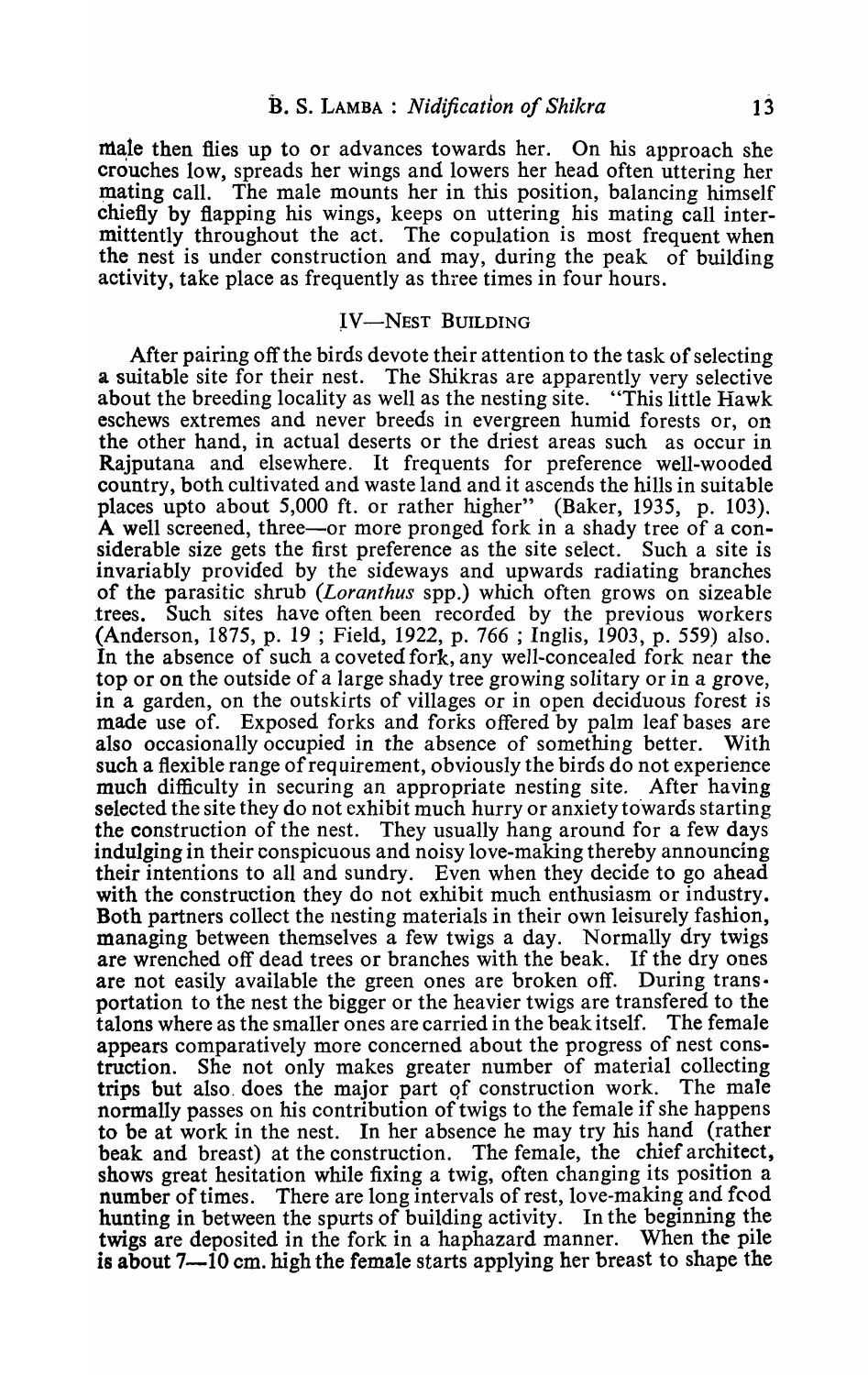egg cavity. Hume (1873, p. 24) and many of the subsequent workers have recorded the Shikra to take upwards of a month to complete a nest. Six pairs observed during the course of this study took 15-25 days to complete their nests.

The finished nest resembles that of a House Crow *(see* Lamba, 1963, pp. 124-126 for description of House Crow's nest) and is, generally speaking a shallow cup, 18-24 cm. in diameter and 8-12 cm. deep made of twigs roughly and loosely put together; the egg chamber is  $8-10$  cm. across and 6-8 cm. in depth, occasionally lined with grass blades and roots.

At times a pair of Shikras may decide to skip the drudgery of making a nest of their own and may utilise an old or abandoned nest of other birds. Baker (1935, pp. 103-104) records Benjamin Aitken having taken a clutch of Shikras' eggs from an old crow's nest. Lowther (1944, pp.5-6) noticed a pair of Shikras in occupation of a nest made entirely out of pieces of wire (obviously an old and abandoned nest of House Crow), Hutson (1954, p. 141) found a pair of Shikras in occupation of a nest built and deserted by a pair of Honey Buzzards.

# **V-TERRITORY**

Each pair of nesting Shikras appears to have a well defined territory. It is rare to find two pairs nesting within a mile of each other. Apparently the territorial claims of others of the species are well respected. No special territory announcing call or note was noticed, presumably the loud mating calls serve this purpose. Smaller birds in the vicinity of the nesting tree are greatly alarmed in the beginning but gradually get used to their presence and may even venture to visit the nesting tree itself. Drongos and crows, if nesting in vicinity, put up a stiff resistance towards the establishment of Shikra's claim and may at times (especially when the Shikras have not started the construction of the nest), even succeed in chasing the Shikras out of a fancied site. Crows, tree-pies and similar other egg-and-young stealers usually keep clear of the Shikra's nest. Any impudent ones that dare approach the nest are obliged to beat an hasty retreat as a result of the hot chase given by one or both of the owners. Even larger raptors do not appear to bother these little brave ones

# VI-LAYING AND CLUTCH SIZE

Laying may start as soon as the nest is complete or there may be a gap of a couple of days between the cessation of the building activity and the laying of the first egg. The subsequent eggs are laid at intervals of forty-eight hours (Table 1). No particular *time* of the day appears to be preferred for laying. The normal clutch consists of three to four eggs. Bigger clutches of five have also been recorded (Anderson, 1876,  $p.780$ : Whistler, 1910, p. 704; Lowther, 1944, p. 6).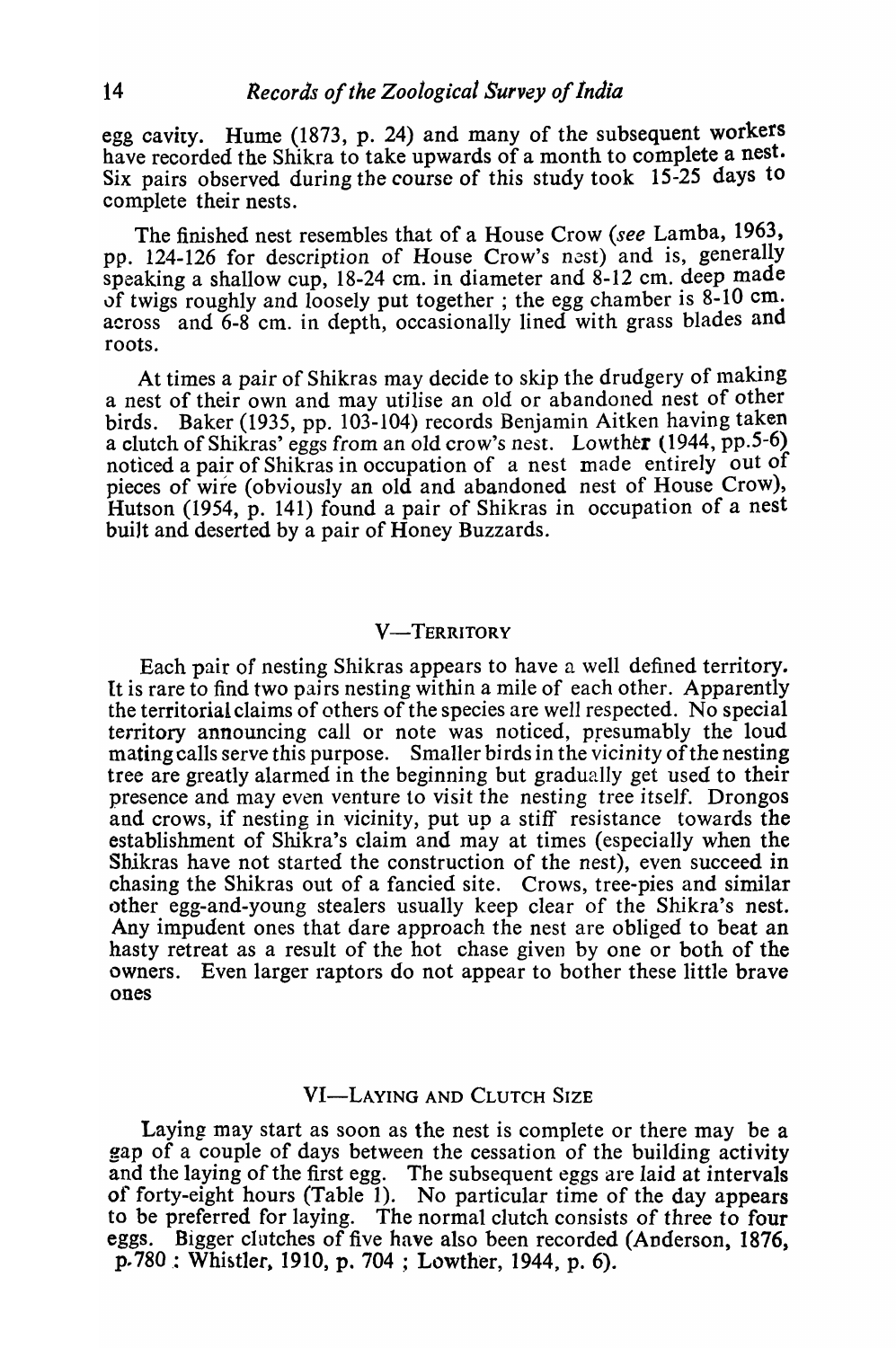The eggs are broad ovals, slightly pointed at one end. The texture is fine and smooth. They are devoid of gloss. They are very faint bluish white in colour. No marked eggs were met with during the course of this study, but speckled, spotted and partially or fully blotched eggs clutches have often been recorded by previous workers ["freely marked with minute specks of reddish brown" (Anderson, 1876, p. 780); "lightly speckled at larger end with blackish pin-pricks or with rather larger sub-shell blotches of pale grey or lavendar" (Baker, 1935, p. 104); "indistinctly spotted with very faint grey" (Barnes, 1885, p. 23); "few small greyish specks and spots" (Donald, 1920, p. 136); "thinly sprinkled all over with very faint greyish specks and spots" (Hume, 1890, p. 121); "much blotched with reddish brown" (Jerdon, 1877, p. 50); "slightly marked with large faint blotches of brownish yellow' (Jesse, 1903, p. 77); "very faint bluish spots" (Swinhoe & Barnes, 18\* 5, p. 56); "slightly speckled with grey, (Whistler, 1928,  $p$ , 291)]. Twen y-one eggs measured  $38-40$  cm. (average  $39.6$  cm.) $\times 30-32$  cm. (average  $31.8$  cm.).

#### VII-Incubation

#### *1. General*

The female starts sitting as soon as the first egg is laid. She alone appears to do all the incubation. In the beginning she is a loose sitter and may often be found missing from the nest though always present somewhere in the vicinity keeping a watchful eye. During the night she alone covers the clutch, the male roosting in the nesting-tree or in an adjoining one. As the incubation advances she spends most of her time in the nest. Food is invariably brought to her by her mate who alights on a near by branch or tree with food, calls her and flies away after passing the food on to her.

The Shikra is a brave bird as a rule. It tries to put up a gallant defence when the eggs (or young) are threatened. The owners swoop menacingly on the intruders but seldom inflict injury on human ones. There are, however, some timid exceptions who prefer to desert the nest with eggs rather than swoop on human intruders day after day. On two occasions when full clutches were removed, fresh ones were laid after seven and ten days. Partial loss of a clutch does not induce the birds to lay more eggs to complete the clutch. Once the first egg that was laid in the nest was removed on the same day in the hope to find out the maximum number of eggs that would be laid if the eggs went on thus disappearing, but the female out-manoeuvered the move by refusing to lay any more eggs for the next eight days. On the ninth day she laid again. This time the egg was not removed and she was observed to complete her clutch of four. Once a fresh clutch was laid when the single freshly hatched young was removed from the nest. The youngs were often heard hammering at the shell from within, even twenty-four hours before emergence.

### *2. Period of incubation*

By period of incubation, I mean, the time elapsed between the laying of the first egg and appearance of the first hatchling. Although a number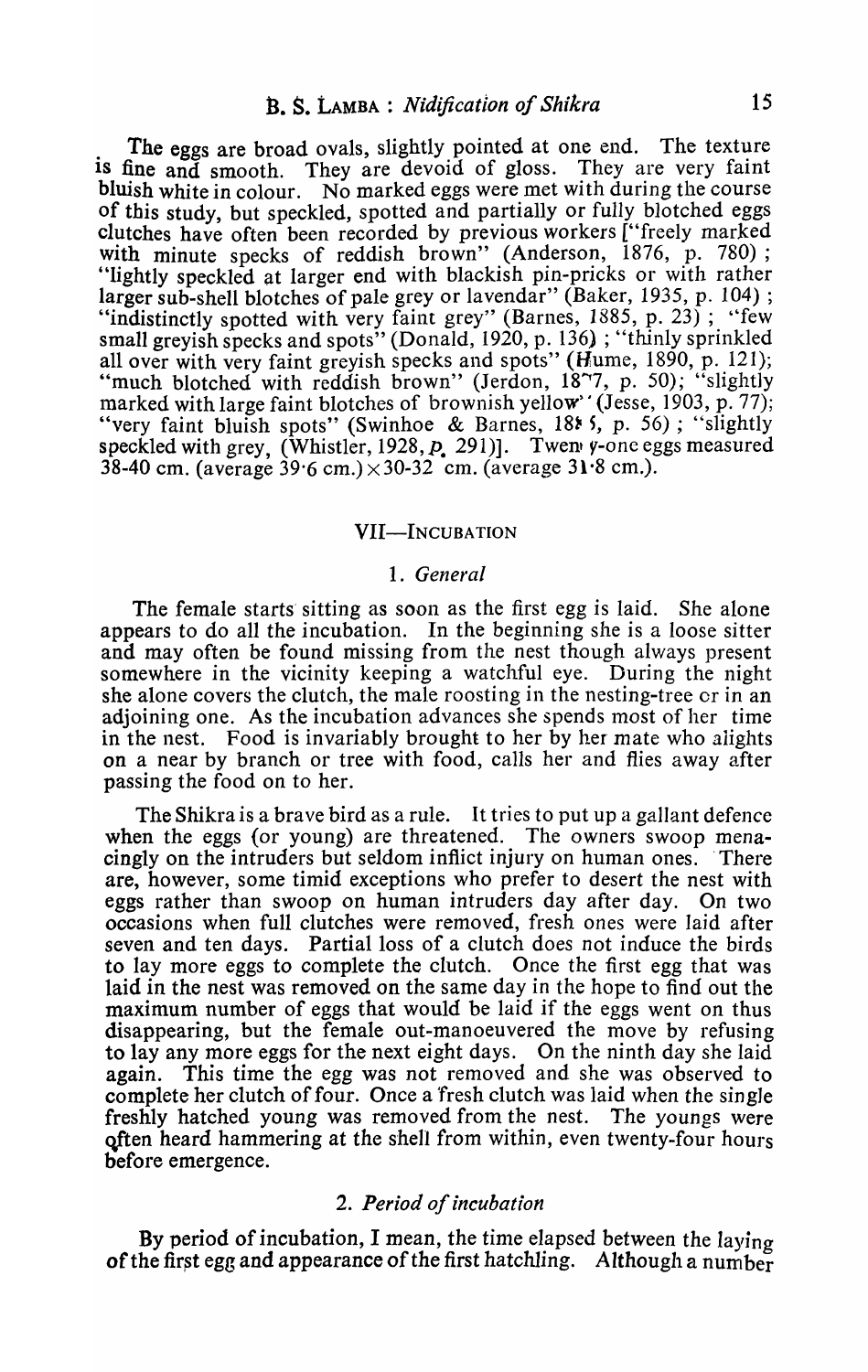of nests were kept under observation during the study; the period of incubation could be ascertained only in five cases. In all the five cases it turned out to be eighteen days (Table 1).

| <b>Nest</b><br>No. | 1st egg<br>laid on | 2nd egg<br>laid on   | 3rd egg<br>laid on        | 4th egg<br>laid on | 1st nestling Period in<br>hatched on days |
|--------------------|--------------------|----------------------|---------------------------|--------------------|-------------------------------------------|
| 5 <sup>7</sup>     | May <sub>2</sub>   | $\cdot$ May 6        | May $6 \cdot$             |                    | May 20 . 18                               |
| 7 <sup>7</sup>     | Apr. $5$           |                      | Apr. 7 . Apr. 9 . Apr. 11 |                    | Apr. 23 . 18                              |
| 8                  | Apr. 21            | Apr. 23              | Apr. 25                   | Apr. 27            | May 9. 18                                 |
| $12 \,$            | Mar. 28            | . Mar. 30 . Apr. 1 . |                           |                    | Apr. 15 . 18                              |
| 14                 | May 7              |                      |                           |                    | . May 9 . May 11 . May 13 . May 25 . 18   |

# TABLE 1.-Laying pattern and period of incubation.

# VIII-YOUNG IN THE NEST

# *1. Description, growth and behaviour*

The young can be heard tapping the shell from within about twentyfour hours before the emergence. They hatch out one after the other at intervals of twenty-four to forty-eight hours (usually twenty-four in the case of first two), more or less in the sequence in which they are laid. The freshly hatched young are covered with short white down. The freshly hatched young are covered with short white down, comprising of preplumulae and prepinnae, all over the body. 'The eyes are open and are dark in colour. The tips of beak and claws are black and hard. The freshly hatched young cannot stand on their legs till they are four to five days old. Within a week the down on the dorsal side and head turns buffy. As the young grows the preplumulae and prepinnae are gradually replaced by plumulae and teleoptiles, respectively. The teleoptiles start cutting through the skin by the end of the first week. By the end of the second week the wing quills burst from their sheaths. The teleoptiles appear first on the scapulars, back and tail; next on the flanks and breast, and finally on the head. The nestling down is more or less completely replaced by teleoptiles by the time nestlings are about a month old. The plumage of the young at this stage is brownish above; white below boldly streaked with dark brown; tail brownish and barred. The job of feeding the young is mostly left to the female, the male being mainly engaged in procuring the food, which consists of small birds, mice, lizards, frogs, and the like. Pieces of flesh are torn out by the female and deposited in the gaping mouth of the nestlings. The young are fed at irregular intervals and not very frequently, usually three to five times a day.

About a week old nestlings raise their necks when approached and demand food by opening their mouths, spreading the wings and twittering. They show no sign of fear although the parent utters the warning call every time the nest is threatened. The fear complex appears to set in by the end of the second week. At this stage on hearing the warning call of the parent they instantaneously become alert and try to escape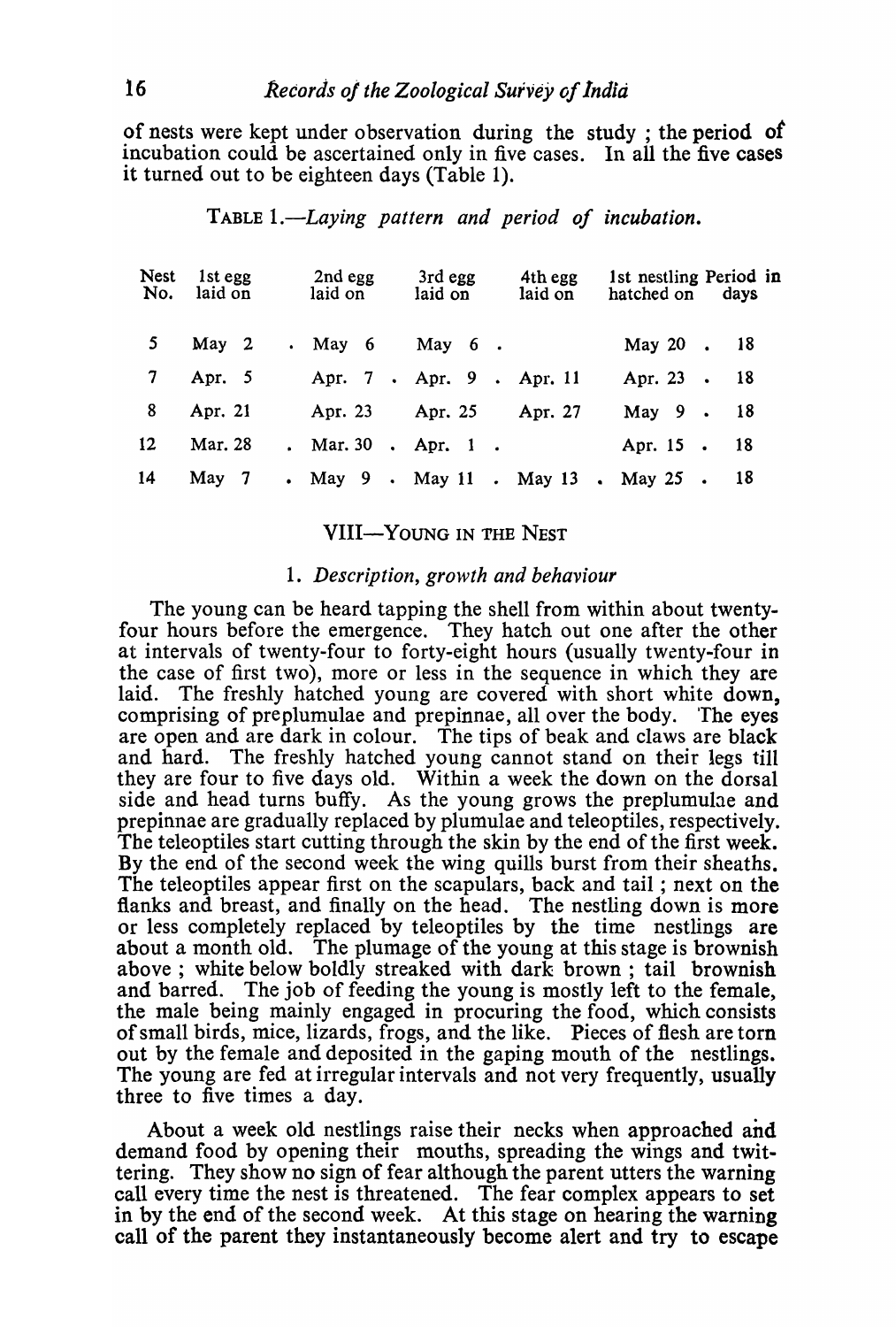capture (by the human investigator) by moving out of the nest into the adjoining branches. If caught, they express their resentment by biting. When more than two weeks old the nestlings prefer to sit on the edge of or outside the nest. They can fly small distances when three to four. weeks old. The fledglings leave the nest when four to five weeks old but remain in the vicinity of the nesting tree for another fortnight or so. During this time they are usually fed by the parents.

### 2. *Mortality in the young*

The mortality in the young of Shikra does not appear to be very high. There appear to be two main causes of death, namely, starvation and accidents. In spite of the best efforts of the brave parents enough food is not always provided for the full brood. Deaths due to starvation occur mostly in the first or second week. Usually the nestling last to hatch is the one who meets this fate. Being the youngest and hence the weakest of all the brood, it often fails to receive his rightful share which is devoured by the greedy elders. As a result such a nestling goes on becoming weaker with the passage of each day and finally succumbs to hunger. Occasionally a part of the loose nest may give way resulting in a fatal fall of a nestling or a young nestling may lose balance while moving on the fringes of the flimsy nest and die as a result of the fall. A few deaths due to disease and natural calamities cannot, however, be ruled out. The dead nestlings are thrown out of the nest by the parents. During the present study it was observed that out of twentyone nestlings that hatched in seven nests four failed to leave the nest alive.

## 3 . *Nesting success*

By nesting success, I mean, the ratio of nestlings that flew out of the nest to the number of eggs laid. The nesting success in the Shikra apparently depends upon a number of factors. The important ones being the fertility of eggs laid, accidents to fledglings, amount of food available at nesting stage and deaths due to disease and natural calamities. In the seven nests kept under observation during the course of this study, twenty-five eggs were laid, four eggs did not hatch out four nestlings died as a result of starvation and fall, and seventeen flew out of the nest (Table 2). The ratio works out to 68 per cent.

| <b>Nest</b><br>No. | Total eggs<br>laid | Eggs not<br>hatched | Total<br>hatch | Fledglings<br>died | Fledglings<br>survived |
|--------------------|--------------------|---------------------|----------------|--------------------|------------------------|
| າ                  |                    |                     |                |                    |                        |
|                    |                    |                     |                |                    |                        |
| 8<br>10            |                    |                     |                |                    |                        |
| 12<br>14           |                    |                     |                |                    |                        |
| TOTAL              | 25                 |                     | 21             | 4                  |                        |
|                    |                    |                     |                |                    |                        |

#### TABLE 2.—*Nesting success.*

 $17/25=68$  per cent,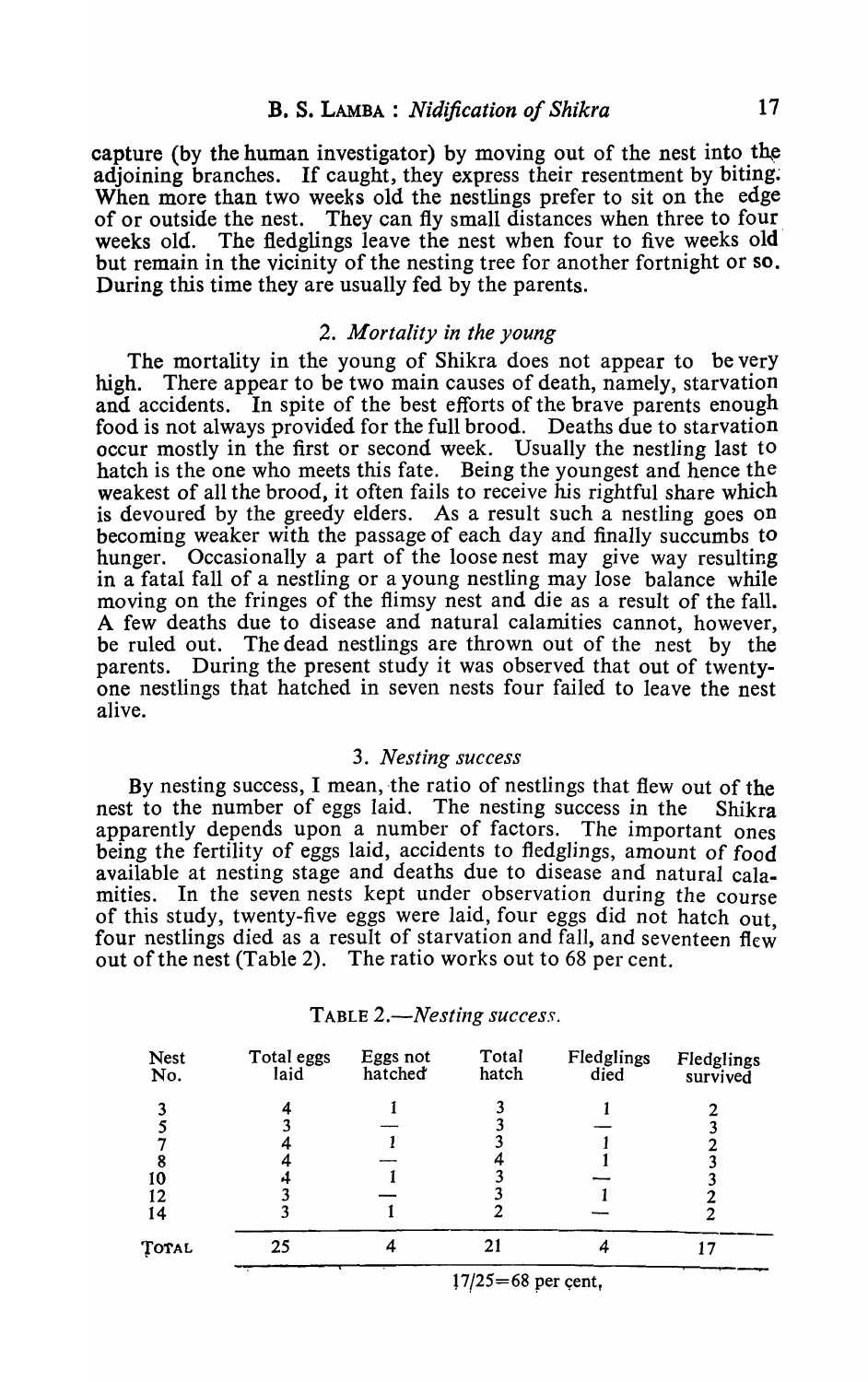# IX-SUMMARY

Breeding habits of Shikra, *Accipiter badius* (Gmelin) were studied at Hoshiarpur (Punjab), Poona (Maharashtra), and Vellore (North Arcot, Madras). April to June was found to be the main breeding season. The breeding season commences a little early in southern India, *i.e.,*  in March, and lasts a little longer in the northern India. A crow-like, loosely put together nest of twigs, occasionally lined with grass or roots is usually made in a well-screened fork (preferably three or more pronged), in a shady tree. Both sexes take part in the construction of the nest, but the female appears to accomplish the major portion. Three or four very faint bluish-white eggs are laid. Female alone incubates. The period of incubation is eighteen days. The nestlings are nidiculous. Female does most of the feeding whereas male does most of the food hunting. The nestlings leave the nest when they are four to five weeks old. Nesting success in seven nests was observed to be 68 per cent.

### X-REFERENCES

- AITKEN, E. H. 1947. *The Common Birds of India*. 3rd ed.—Bombay (Thacker & Co.).
- ALI, S. 1946. *The Book of Indian Birds.* (4th Ed) xxiv+395 pp.- Bombay (Bombay nat. Hist. Soc.).
- ALI, S. 1953. *The Birds of Travancore and Cochin*, xvii+436 pp.— B)mbay (OKford Univ. Press).
- ANDERSON, A. 1871. Notes on the raptorial birds of India.-*Proc. zool. Soc. Lond.,* London, pp. 675-690.
- ANDERSON, A. 1875. Corrections of, and additions to "Raptorial Birds of North-western *India".-Proc. zool. Soc. Lond.,* London, pp. 16-27.
- ANDERSON, A. 1876. Corrections of, and additions to the "Raptorial birds of North-western India" *III.-Proc. zool. Soc. Lond.,* London, pp. 776-781.
- BAKER, E. C. S. 1928. *The Fauna of British India. Birds.* 5. London. (Taylor & Francis).
- ] \KER, E.C.5. 1935. *The Nidification of the Birds of the Indian Empire.*  4. London. $-(Taylor & Francis)$ .
- BAKER, H. R. & INGLIS, C. M. 1930. The Birds of Southern India, including Madras, Malaber, Travancore, Cochin, Coorg and Mysore  $xxxiii+504$  pp.—Madras (Govt. Press.)
- BARNES, H. E. 1885. *Handbook of the Birds of the Bombay Presidency.*  Calcutta (Calcutta Central Press Co.).
- BARNES, H. E. 1886. Birds' nesting in Rajputana.-*J. Bombay nat. Hist. Soc.*, Bombay, 1, pp. 38-62.
- BARNES, H. E. 1888. Nesting in Western India.-*J.Bombay nat. Hist*. *Soc.,* Bombay, 3, pp. 205-244.
- BEAVAN, R. C. 1868. Sundry notes on Indian *Raptors.--Proc. zool. Soc. Lond.,* London, pp. 390-403.
- BETTS, F. N. 1953. The birds of Coorg-J. *Bombay nat. Hist. Soc.,*  Bombay, 50, pp. 244-263.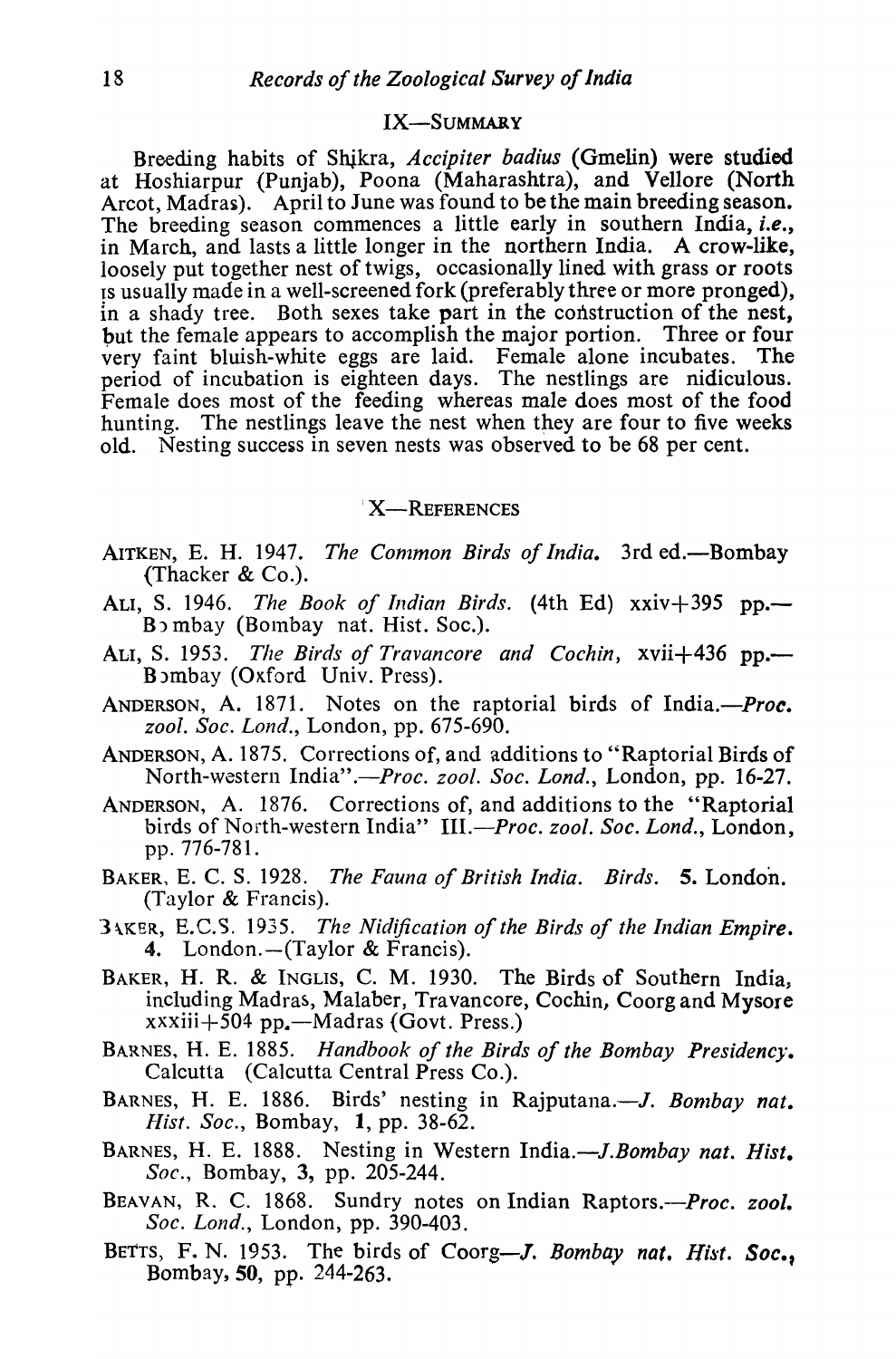- BIDDULPH, C. H. 1937. Number of eggs laid by the Indian Shikra [Astur badius dussumieri (Temm. & Lang.)].-*J. Bombay nat. Hist. Soc.,* Bombay, 39, p. 406.
- CRIPPS, J. R. 1878. First list of birds of Furreedpore, East Bengal. $-Str$ . *Feath.,* Calcutta, 7, pp. 328-315.
- CURRIE, A. J. 1916. The birds of Lahore and vicinity.-*J. Bombay* nat. Hist. Soc., Bombay, 24, pp. 561-577.
- DAVIDSON, J. 1882. Rough list of the birds of Western Khandesh.- $Str$ . *Feath.,* Calcutta, 10, pp. 279-326.
- DAVIDSON, C. S. & WENDEN, C. E. 1878. A contribution to the avifauna of *Deccan.-Str. Feath.,* Calcutta, 7, pp. 68-94.
- DEWAR, D. 1928. *Birds at the Nest.-London* (John Lane the Bodley Head).
- DEWAR, D. 1029. *Indian Birds' Nests.*—Calcutta (Thacker, Spink  $\&$  Co.).
- Doig, S. B. 1879. Birds' nesting on the Eastern Nara,—*Str. Feath.*, Calcutta, 8, pp. 369-378.
- DONALD, C. H. 1920. The birds of prey of the Punjab J. *Bombay nat. Hist. Soc.,* Bombay, 27, pp. 128-141.
- FERGUSON, H. S. 1904. The birds of Travancore with notes on their nidification by T. F'. Bourdillon. J. *Bombay nat. Hist. Soc.,* Bombay, 15, pp. 654-673.
- FIELD, F. 1922. Rough list and notes on the birds found breeding in the Gonda district. J. *Bombay nat. Hist. Soc.,* Bombay, 28, pp. 753- 772.
- HENRY, G. M. 1955. *A Guide to the birds of Ceylon*,  $xi+432$  pp.— London (Oxford Univ. Press).
- HUME, A. O. 1873. *Nests and Eggs of Indian Birds. Rough Draft.*  Calcutta (Supdt. Govt. Printing).
- HUME, A. O. 1890. (The) *The Nests and Eggs of Indian Birds.* (2nd ed.). 3,—London (R.H. Porter).
- HUTSON, H. P. W. 1954. *The Birds about Delhi.* Delhi (Delhi Bird Watching Soc.).
- INGLIS, C. M. 1903. The birds of the Madhubani sub-division of Darbanga district, Tirhut, with notes on species noticed elsewhere in the district.-J. *Bombay nat. Hist. Soc.,* Bombay, 14, pp. 554-563.
- JERDON, T. C. 1877. *The Birds of India*, **1**, Calcutta.—(P. S. D'Rozario  $\&$  Co.).
- JESSE, W. 1896. Birds'-nesting in and around Lucknow.—*Ibis*, London, (7) 2, pp. 185-198.
- JESSE, W. 1903. A list of the birds of Lucknow, *IlL-Ibis,* London, (8) 3, pp. 49-81.
- LAMBA, B. S. 1963. The nidification of some common Indian birds. Part 1. The Common Indian House Crow, Corvus splendens (Vieillot) with notes on brood parasitism on it by the Indian Koel, *£udynan1Ys scolopacea* (Linn.).-J. *Bombay nat. Hist. Soc.,* Bombay. 60, pp. 121-133.

 $4~ZSI/64$  6